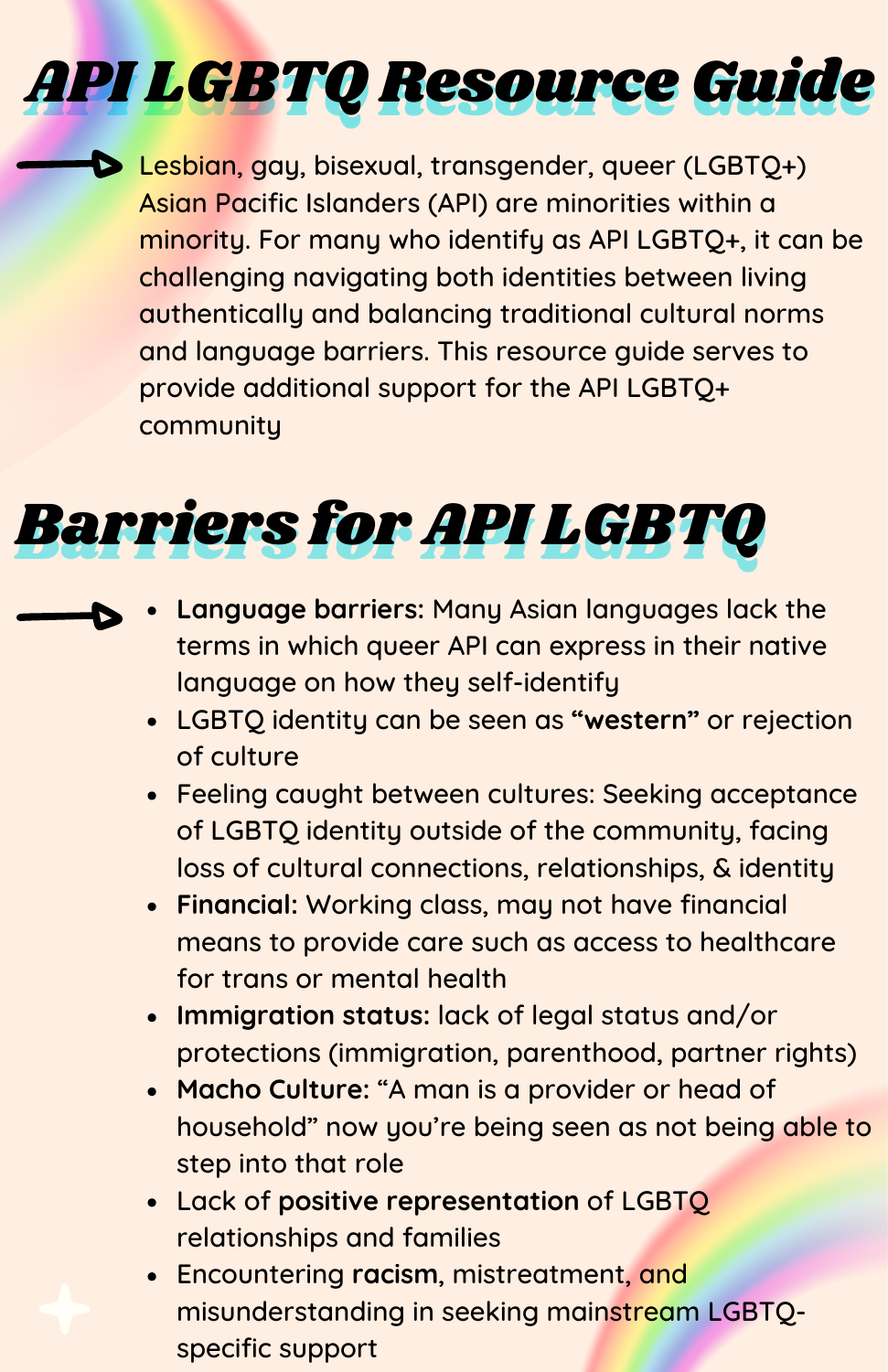#### Terms to Know

- **LGBTQ:** The acronym for "lesbian, gay, bisexual, transgender and queer." Some people also use the Q to stand for "questioning," meaning people who are figuring out their sexual orientation or gender identity
- **Queer:** Originally used as a pejorative slur, queer has now become an umbrella term to describe the myriad ways people reject binary categories of gender and sexual orientation to express who they are.
- **Gay:** A sexual orientation that describes a person who is emotionally or sexually attracted to people of their own gender; commonly used to describe men.
- **Lesbian:** A woman who is emotionally or sexually attracted to other women.
- **Bisexual:** A person who is emotionally or sexually attracted to more than one gender.
- **Pansexual:** A person who can be attracted to all different kinds of people, regardless of their gender identity.
- **Asexual:** A person who doesn't fit traditional standards and expectations around sexual desire. Many people in the LGBTQ community think of sexuality as a spectrum. Asexuality is just one end of the spectrum with identities (gray areas) in between. Someone who is asexual may not be sexually active but still masturbate. Or they may be attracted to people but not desire sex.
- **Gender identity:** How you feel and express your gender, which does not need to align with the sex you were assigned at birth.
- **Gender role:** The social behaviors that culture assigns to each sex. Examples: Girls play with dolls, boys play with trucks; women are nurturing, men are stoic.
- **Pronouns:** A word used instead of a noun often to refer to a person without using their name. Pronouns can signal a person's gender. Some of the most commonly used pronouns are she/her, he/him and they/them.
- **Transgender:** A person whose gender identity differs from the sex they were assigned at birth.
- **Cisgender:** A person whose gender identity aligns with the sex they were assigned at birth.
- **Nonbinary:** Someone who doesn't identify exclusively as female or male.
- **Gender fluid:** Not identifying with a single, fixed gender. A person whose gender identity may change.
- **Gender non-conforming:** People who don't conform to traditional expectations of their gender.
- **Trans:** The overarching umbrella term for various kinds of gender identifies in the trans community.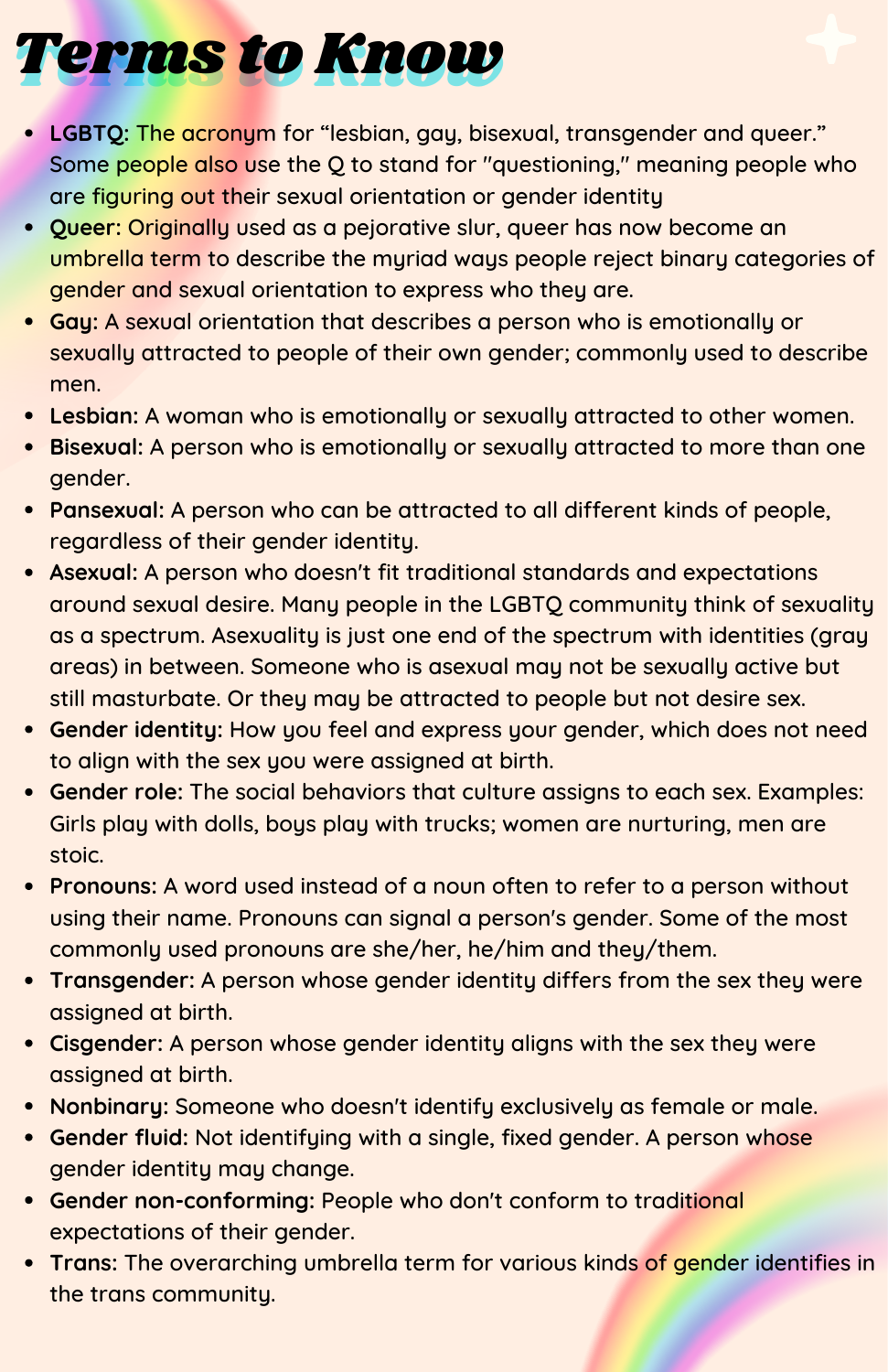

- Boston Alliance of Gay, Lesbian, Bisexual and [Transgender](http://bagly.org/) Youth (BAGLY)
- **[Boston](https://jri.org/services/health-and-housing/health/boston-glass) GLASS**
- **[Empowering](http://gapimny.org/) Queer + Trans Asian Pacific Islanders** GAPIMNY
- [Fenway](https://fenwayhealth.org/) Health
- Greater Boston Queer South Asian [Collective](https://www.facebook.com/queersouthasiancollective/)
- [Massachusetts](https://www.maphealth.org/asian-pride) Asian + Pacific Islanders for Health (MAP for Health - Asian Pride)
- [Massachusetts](https://www.mass.gov/orgs/massachusetts-commission-on-lgbtq-youth) Commission on LGBTQ Youth
- [Massachusetts](https://www.facebook.com/bostonmasala/) Area South Asian LGBTQ Association (MASALA)
- [Massachusetts](https://www.masstpc.org/) Transgender Political Coalition
- Queer Asian Pacific [Alliance](https://www.qapa.org/) (QAPA)

#### National Resources

- Asian Pride [Project](http://asianprideproject.org/) An online space for family and friends of API LGBTQ folks. It is a place to share our stories and experiences with each other, in the languages of our communities, in video, sound, pictures, and words.
- The [National](http://www.nqapia.org/wpp) Queer Asian Pacific Islander Alliance The National Queer Asian Pacific Islander Alliance is a network of Asian, South Asian, Southeast Asian, and Pacific Islander LGBTQ organizations.
- Coming Out: Living [Authentically](https://assets2.hrc.org/files/assets/resources/HRC-Coming_Out-API-FINAL-web-2018.pdf) as LGBTQ Asian and Pacific Islander Americans by Human Rights Campaign Foundation - LGBTQ resource guide helping Asian Americans and Pacific Islanders with the coming out process.
- [National](http://www.nqapia.org/wpp/) Queer Asian Pacific Islander Alliance [-](http://www.nqapia.org/wpp/) A network of Asian, South Asian, Southeast Asian, and Pacific Islander LGBTQ organizations.

\*Click on links to open pages